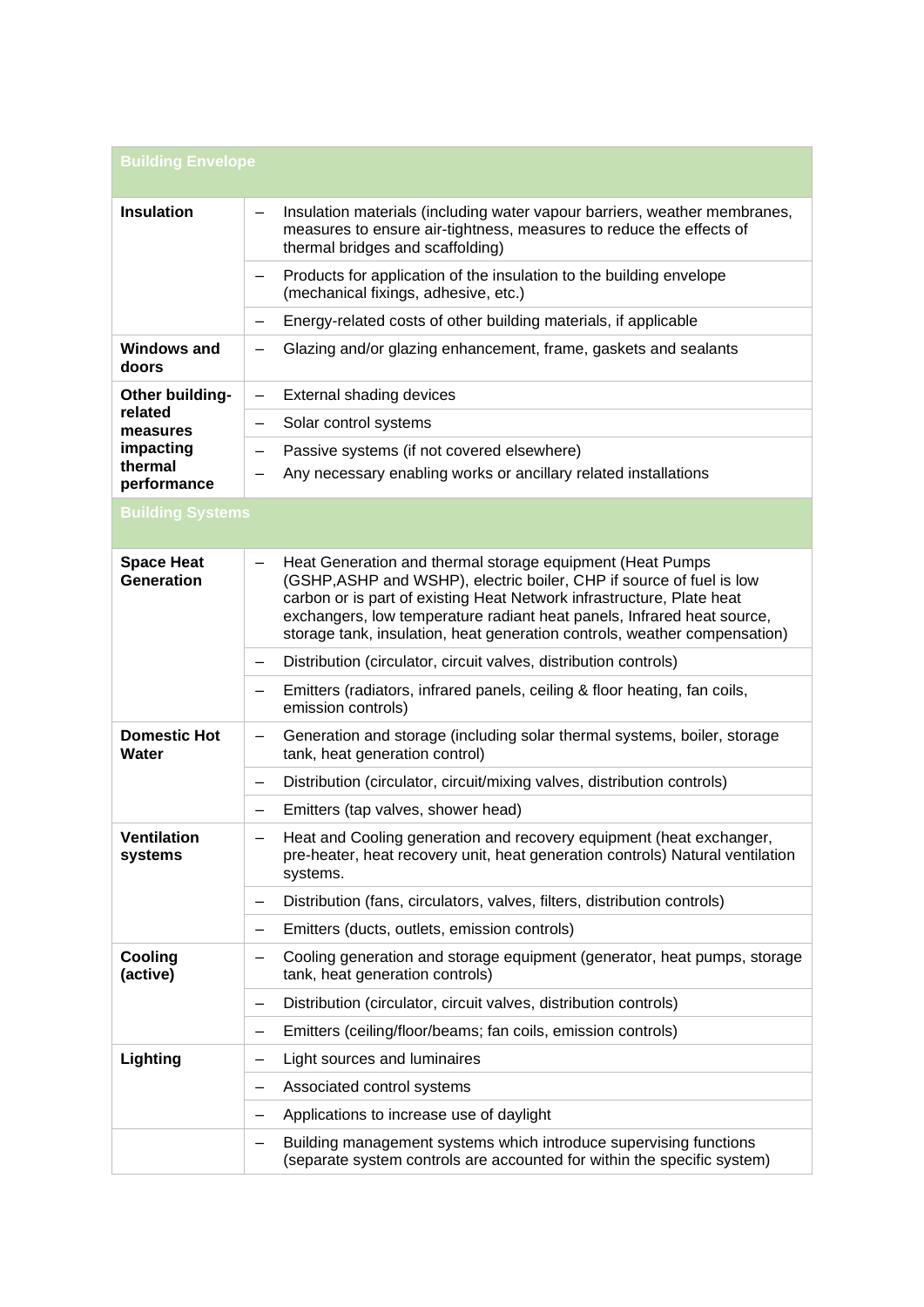| <b>Building</b><br>automation and<br>control                    | Technical intelligence, central controller<br>-                                                                                                                                                                                                                                                                                                                            |
|-----------------------------------------------------------------|----------------------------------------------------------------------------------------------------------------------------------------------------------------------------------------------------------------------------------------------------------------------------------------------------------------------------------------------------------------------------|
|                                                                 | Controls (generation, distribution, emitters, circulators)<br>—                                                                                                                                                                                                                                                                                                            |
|                                                                 | Actuators (generation, distribution, emitters)<br>—                                                                                                                                                                                                                                                                                                                        |
|                                                                 | Communication (wires, transmitters)<br>$\qquad \qquad -$                                                                                                                                                                                                                                                                                                                   |
|                                                                 | Variable speed drives<br>-                                                                                                                                                                                                                                                                                                                                                 |
| <b>Connection to</b><br>energy<br>supplies (grid<br>or storage) | Costs for first connection to the power or heat energy networks (e.g. district<br>$\overline{\phantom{0}}$<br>heat, Decentralised energy i.e. PV-system and moveable low carbon<br>generation assets), V2G<br>No new gas connections will be permitted unless demonstratable carbon<br>savings can be made such as green gas created through anaerobic<br>digestion plants |
|                                                                 | Necessary related installations<br>-                                                                                                                                                                                                                                                                                                                                       |
| <b>Decentralised</b><br>energy supply<br>systems based          | Generation including but not limited to AD plants, AD vehicle Infrastructure,<br>$\qquad \qquad -$<br>Solar PV, Green Hydrogen, Small Hydro, Wind power, mobile energy<br>generation and storage assets. Biofuel Generators to replace Diesel.                                                                                                                             |
| on energy from<br>renewable                                     | Distribution (if applicable)<br>—                                                                                                                                                                                                                                                                                                                                          |
| sources                                                         | Storage                                                                                                                                                                                                                                                                                                                                                                    |
|                                                                 | Control devices                                                                                                                                                                                                                                                                                                                                                            |
|                                                                 | *Design and installation costs under each category are eligible, too.                                                                                                                                                                                                                                                                                                      |
|                                                                 | <b>Net zero and Low Carbon Technologies</b>                                                                                                                                                                                                                                                                                                                                |
|                                                                 |                                                                                                                                                                                                                                                                                                                                                                            |
| Renewable                                                       | Solar Panels roof mounted and ground mounted<br>—                                                                                                                                                                                                                                                                                                                          |
| <b>Energy</b>                                                   | Heat Pumps, Ground Source, Water Source and Air source, thermal<br>-<br>storage if applicable.                                                                                                                                                                                                                                                                             |
|                                                                 | Utilisation of natural or waste heat sources for district heating including<br>mine water, Energy from non-recoverable waste, Energy from exhaust<br>heat systems and aquifers<br>Development of offshore wind technologies and supply chain                                                                                                                               |
|                                                                 | <b>Biomass and Biofuel projects</b>                                                                                                                                                                                                                                                                                                                                        |
| <b>Digital Energy</b>                                           | Development of applications that can manage energy use, monitoring and<br>—<br>control, smart grid and flexibility technologies                                                                                                                                                                                                                                            |
| <b>Electric Vehicles</b><br>and Charging<br>Infrastructure      | Electric Vehicles including various e-mobility modes of transport<br>—                                                                                                                                                                                                                                                                                                     |
|                                                                 | EV Charging infrastructure                                                                                                                                                                                                                                                                                                                                                 |
|                                                                 | Local supply chain for electric vehicles including battery manufacture and<br>-<br>assembly.                                                                                                                                                                                                                                                                               |
| Hydrogen                                                        | Green and Blue Hydrogen projects<br>Hydrogen production technology development<br>University and SME R&D projects<br>Hydrogen storage and distribution                                                                                                                                                                                                                     |